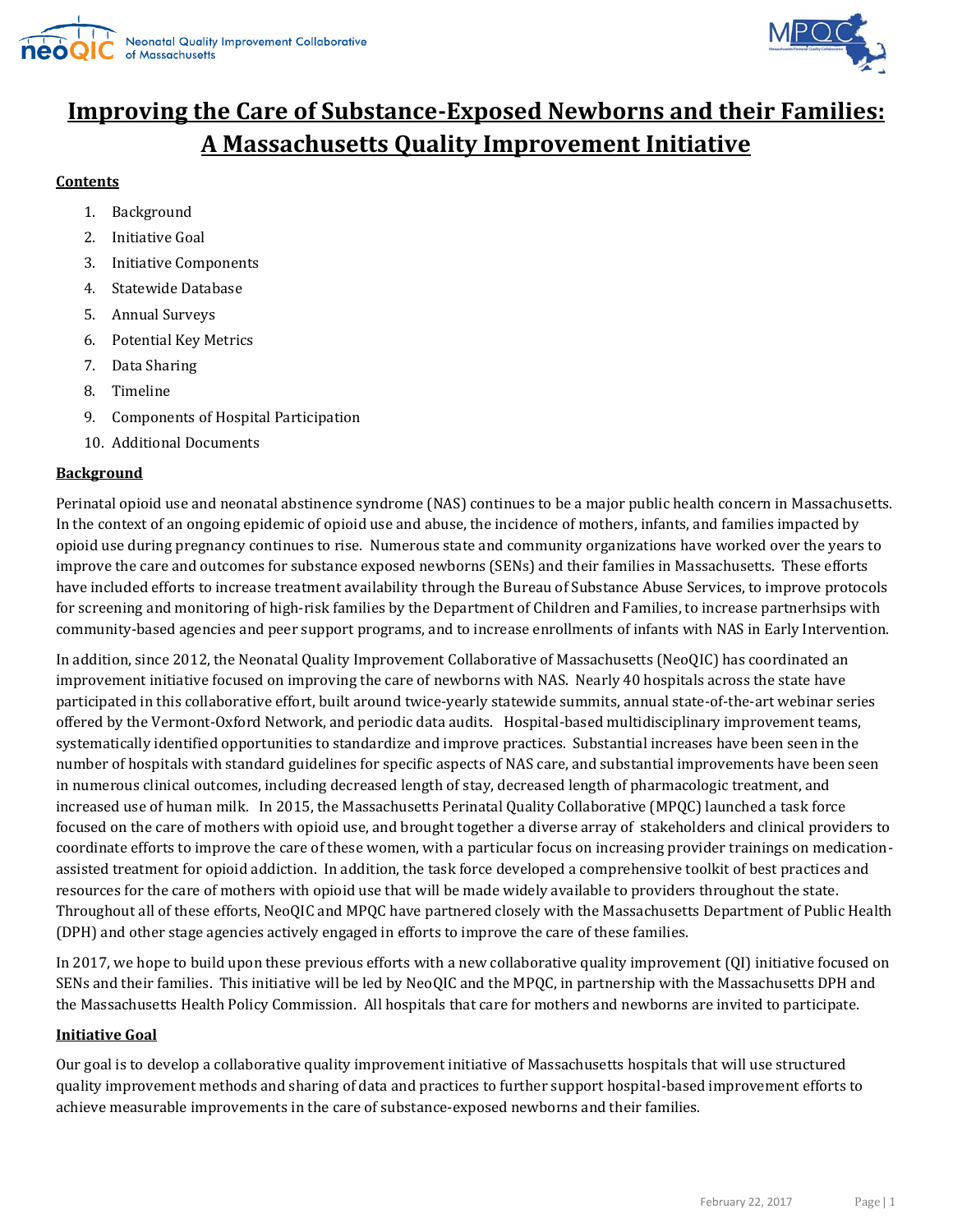





## **Initiative Components**

The NeoQIC-MPQC SEN QI initiative will be built around **multi-disciplinary hospital-based improvement teams** working collaboratively to achieve measurable improvements. The initiative will offer participating teams structured **quality improvement education**, through a training series facilitated by the National Institute for Children's Health Quality (NICHQ). Hospital teams will use **structured quality improvement methods** to improve their local practices, including setting specific aims, following appropriate outcome and process measures, and using plan-do-study-act cycles to test and implement changes. Teams will be asked to collect data on key performance measures, and a **shared database with online data entry** will be used to assess hospital and statewide progress, and **regular progress reports** will be returned to hospital teams to drive improvement. **Annual staff surveys** will be used to assess clinical knowledge and attitudes towards perinatal substance use, and **annual practice surveys** will be used to identify variations in practice between hospitals. **Toolkits of best practices and resources** for the care of mothers and newborns impacted by perinatal substance use will be made published and updated regularly. Collaboration through open sharing of practices and data will be encouraged, and will be supported by **twice-yearly statewide summits and regular webinars**. Modest finanical support (\$2000-\$5000) will be provided to participating teams to help defray some of the costs of participation.

#### **Statewide Database**

A key component of this project will be a database of key outcome and process measures related to the care of SENs and their families. Participating hospital teams will be asked to use this database to collect information on SENs under their care. The database is designed with the appropriate privacy and security precautions, and hospitals are able to enter data into the database once appropriate data use agreements are completed. The data form covers a range of measures related to NAS, including: maternal-fetal exposures, use of breast-milk during hospitalization, pharmacologic therapy for NAS, nonpharmacologic therapy for NAS, length of stay, discharge disposition, and follow-up care.

As hospitals enter data, they will receive regular progress reports summarizing their performance, and comparing their data to the state aggregate. These reports will include run charts and control charts, and will support local hospital-based and statewide quality improvement efforts. Aggregate data will be used to summarize performance at the state level.

Hospitals will be asked to complete data on SENs born January 1, 2017 and after. In addition, retrospective data entry on infants born in 2016 is encouraged to provide baseline data to better assess improvement.

#### **Annual Surveys**

In addition to specific measures captured by the database, annual surveys of hospitals and staff will be used to assess other key aspects of care of SENs and their families. Staff surveys will be used to assess improvements in knowledge, as well as staff attitudes towards families impacted by perinatal substance use. Hospital surveys will be used to identify and highlight differences in key practices around the care of mothers and newborns, and to measure standardization of practices over time.

#### **Key Metrics**

- Percent of mothers of SENs in medication-assisted treatment
- Percent of SENs requiring pharmacologic therapy
- Percent of SENs receiving non-pharmacologic interventions
- Percent of SENs receiving breast milk
- Average length of stay for infants with NAS
- Average length of pharmacologic therapy for infants with NAS
- Location of care for infant with NAS
- Staff attitude assessments when caring for infants with NAS
- Readmission rate for infants with NAS after discharge (in partnership with state)
- Rate of enrollment in EI at 1 year of age for infants with NAS (in partnership with state)